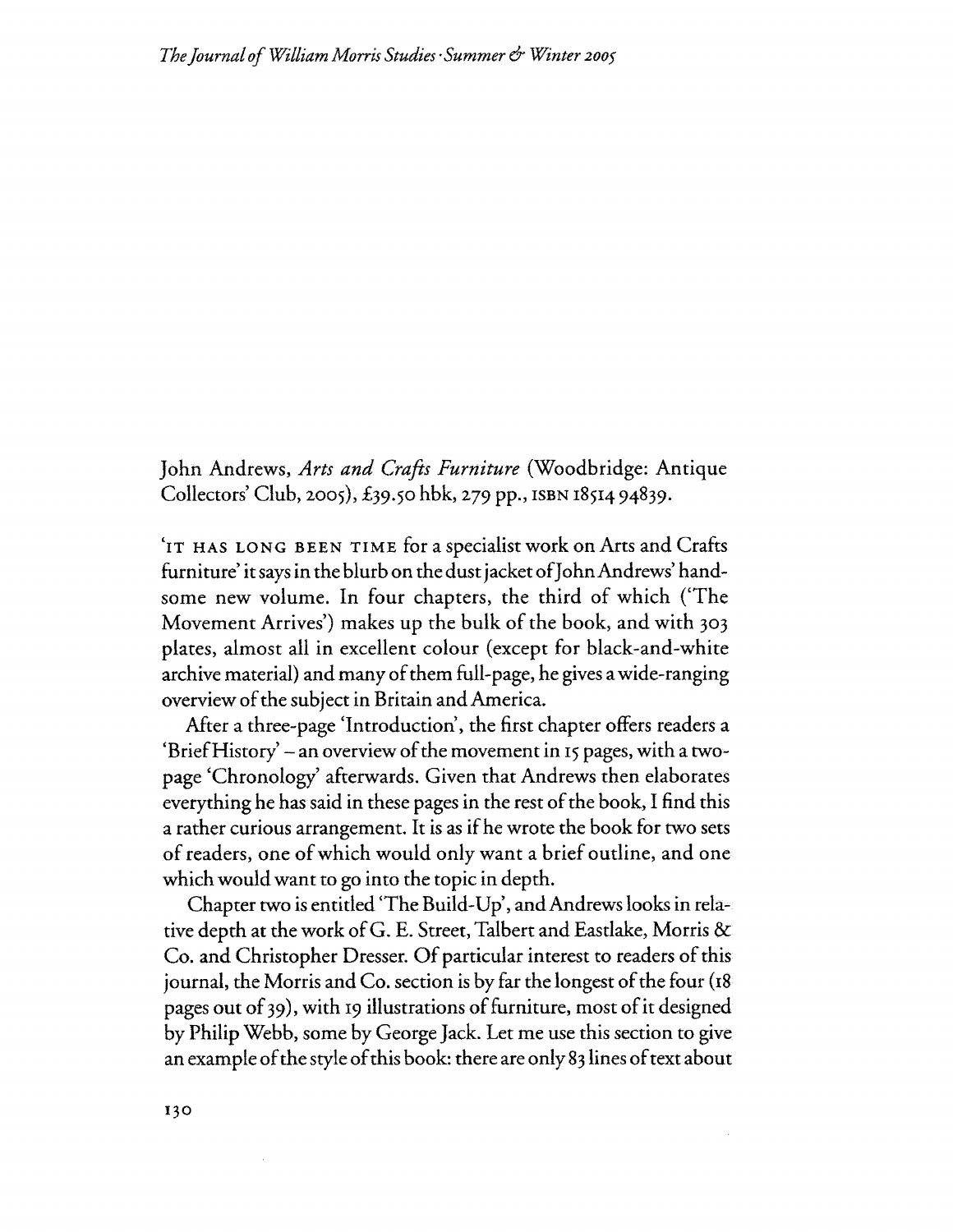Morris and Co.'s furniture work, occupying some 48 cm vertically altogether, when a whole page of text  $-$  of which there are only five in the whole book – occupies 24 cm; by contrast, there are 333 cm of pictures and captions on Morris and Co.'soutput.Thisshowsthe work to be, therefore, a picture bookwith text, rather than a text bookwith pictures. That said, however, what text there is is both concise and informative, and the pictures are generally first-rate.

Chapter three - 'The Movement Arrives' - works its way through all the usual suspects in Britain from Ashbee, Voysey and the Century Guild, through Heal, Liberty's and the GlasgowSchool, up to Gordon Russell and Edward Barnsley. In the space of 130 pages each of the 14 individual designers or groups gets several pages of coverage, largely photographic as before. There then follows a 2o-page gallop through IS 'Other Makers, Designers and Guilds', covering the work ofthe likes ofWalter Crane, Edwin Lutyens and Heywood Sumner. The chapter closes with 22 pages on 'The Commercial Companies' illustrating the work of 13 of them. The whole chapter gives an extremely useful pictorial overview of the range of designs produced which fall within the embrace of the Arts and Crafts movement, and includes some characters who have frequently been neglected.

The fourth chapter, entitled simply 'America', offers a 25-page tour of the four most obvious designers and producers in the USA: Frank Lloyd Wright, Gustave Stickley, Charles P. Limbert and the Greene brothers. The book closes with a 27-line *envoi* entitled 'The Legacy', a 23-book bibliography and a four-page index.

At the end of the book this reviewer admits to feeling more than a little disappointed. Its title *-Arts andCrafts Furniture-* seems to offer much, and yet there is so much more that a book with such a title could/should/might have included. I would, for example, have preferred smaller pictures and more text. I would have wanted more than just the obvious four of whom we already know so much from America; sections similar to the second and third ones in the British section would have been very welcome. And then there is a gaping hole for Europe and the rest of the world. Where are the designers and products ofAustria, Hungary and Finland, to name but three stand-out countries with a strong Arts and Crafts tradition? Where are the exampIes from the Japanese *mingei* designers, which the recent *InternationalArts and Crafts* exhibition at the Victoria and Albert